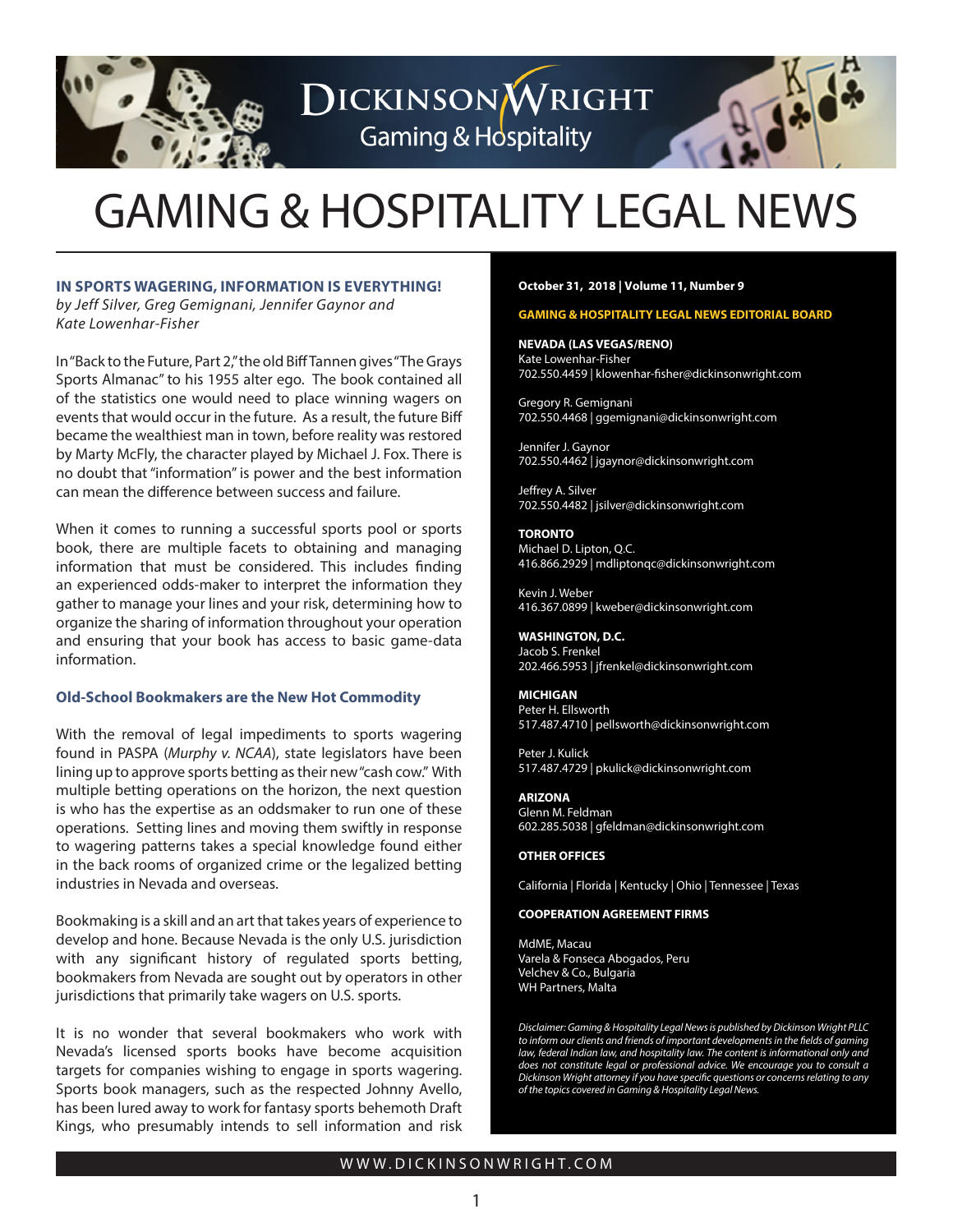

# GAMING & HOSPITALITY LEGAL NEWS

DICKINSONWRIGHT

**Gaming & Hospitality** 

management to fledgling sports operations, if not operate the books themselves.

### **Risk Management and the Sharing of Data across State Lines**

Sports book or sports pool businesses are the only form of betting without a theoretical win and one in which the house is truly active in the wager. The only way to make money in sports wagering is to manage the risks of operation.

In an ideal world, a bookmaker will take even wagers on both sides of an event, and simply move money from the losing side to the winning side while collecting a service fee (also called a "vigorish or vig") from losing wagers. However, a balanced event is difficult to achieve in the real world and imbalanced events leave bookmakers exposed to having to pay more out to winners than they receive in wagers. To manage the exposure, risk managers adjust pricing to influence betting behavior based on the market conditions known to an experienced risk manager or bookmaker.

Unlike table games and slot machines, where the house can often not payout at the end of an event, the house always pays out at the end of a sports betting event. Therefore, the issue for risk management is whether the house has taken in more than it is paying out, and if not, how much more is it paying out and can the risk be offset with other events.

Additionally, there are no "good" roulette players, slot players and craps players as these games are all pure luck or nearly pure luck. With sports wagering there are good or sharp bettors that can take advantage of a bad line or a weakness in a sports book pricing and risk management policies.

A risk manager will look at line information, point spreads, betting balances, event conditions, event data and other market data to best manage the risk of a book. Based on the risk manager's experience and analysis, lines can change, risk can be laid off, and multiple events can be used to hedge or manage exposure.

Given the real risk of loss exposure, and the risks of sharp bettors, a sports book must manage its risks carefully. The State of Delaware learned this the hard way in the 1970s when its NFL parlay card product lost money due to ineffective risk management. Therefore, an experienced risk manager is essential to having a profitable book.

With a limited pool of experienced bookmakers, however, not every operation can find a bookmaker to assume their risk management in each state. A solution to this is centralization of risk management in one location- such as Nevada-for books in multiple locations. But is this allowable under Federal law and current state regulations in Nevada?

The U.S. Federal Wire Act (18 USC Section 1084, the "FWA") prohibits the transmission of sports bets in interstate or foreign commerce. It also prohibits information assisting in the placement of sports bets in interstate or foreign commerce, unless the transmission is between jurisdictions where wagering on such events is legal. There is no exemption for the transmission of the actual sports bets, even between jurisdictions where it is legal; therefore, distinguishing betting information from information assisting the wager is the key issue.

Courts have distinguished bets from information assisting in the placement of bets as follows:

"Bets" are the agreement between a bookmaker and a patron. This encompasses all information used to create that agreement. In the context of phone and internet wagering, the communications to offer, accept and record bets are all deemed to be part of the bet.

"Information Assisting a Bet" is information a bookmaker uses to operate their business, whether or not a bet flows from such information. This might include:

- Line information
- Point spreads
- Patron account information
- Patron messages for call-backs
- Pricing information
- Risk profile

So long as bets are not accepted across state lines, the act of managing lines, spreads, balances and risk can be done from Nevada for book operators in other jurisdictions in which wagering on the events at issue is legal.

This notion is reinforced by NRS 463.810 which addresses global sports book management and requires approval of global risk management arrangements when a licensed Nevada book is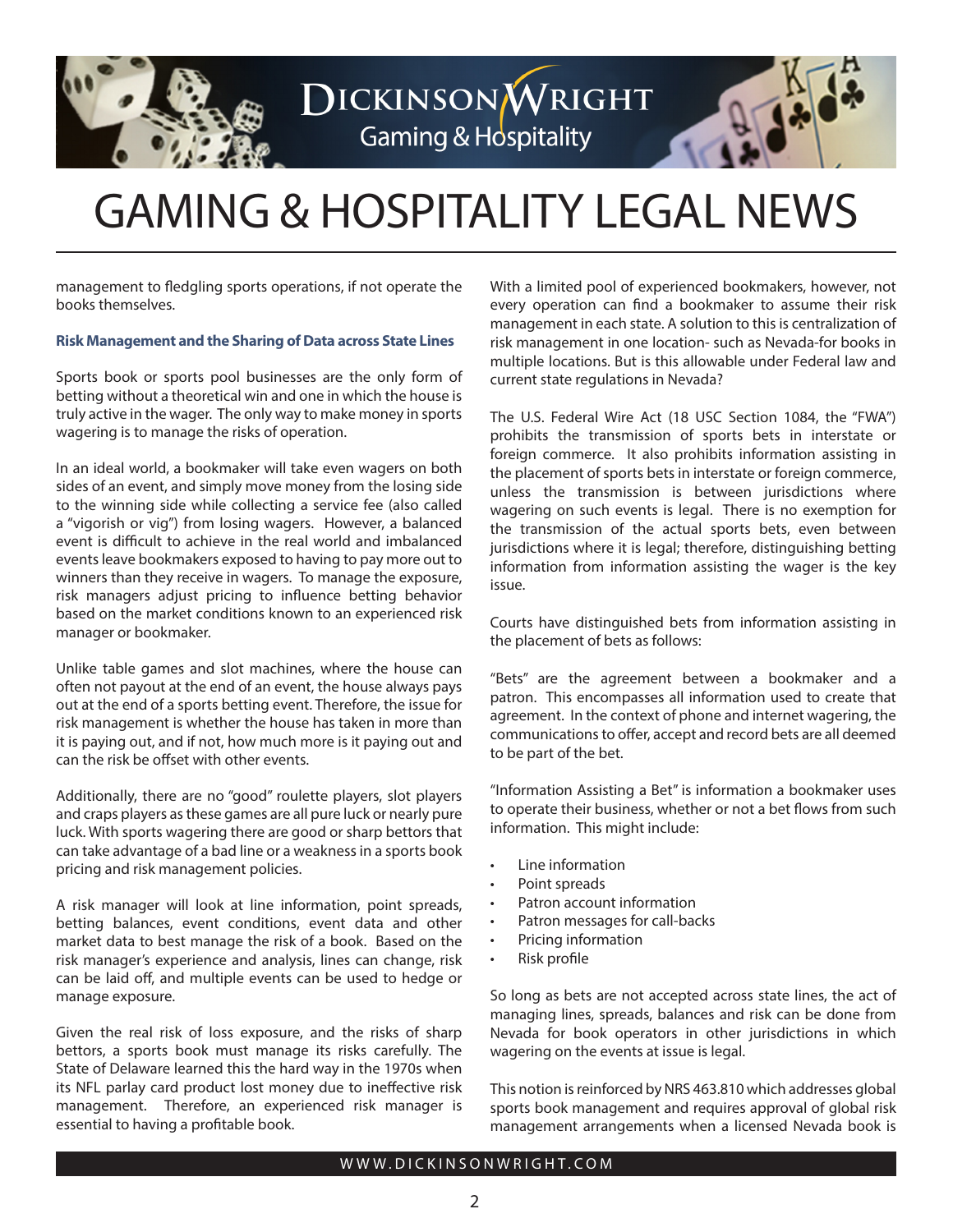

# DICKINSONWRIGHT **Gaming & Hospitality**

# GAMING & HOSPITALITY LEGAL NEWS

involved in the relationship. Providing remote risk management services alone, however, does not require a Nevada gaming license. If the risk manager in Nevada is not taking wagers in Nevada and is not providing services to Nevada books, then the risk manager is not engaged in an activity requiring a license in Nevada.

If the remote risk manager, however, is taking wagers in Nevada or receives a percentage of gaming revenue in Nevada, then a Nevada sports pool license is required. Additionally, if the risk manager is providing line information, spread information or risk management advice to a Nevada licensed book then the risk manager should obtain a Nevada information service provider license.

# **Obtaining Information: What is Protectable and the Role of the Leagues**

Where do sports books obtain their "information? This article began by stating that "information" is the key to any successful sports book operation. A Global Risk Manager relies on information it may receive from multiple sources, whether publicly available or "stringers" with "inside information" about injuries or condition which could affect the odds. The Global Risk Manager also may have access to betting patterns at other legalized operations, or in some cases, the shadowy underworld's knowledge of illegal wagers placed upon particular events. But could access of books to the most key information- the official game data- be threatened or controlled by the sports leagues themselves?

As we have all learned from past experience, opportunism knows no boundaries. A looming challenge faced by sports book operators is the claim by professional sports leagues, such as NBA, NFL, MLB and NHL (the "Leagues") that only they may control sports information With the Leagues lining up to participate in what they believe will be a financial bonanza, information, which was once freely given, may now have a price.

The question is whether the gaming industry should be forced to use League-approved "official" information, which would make the value of game data soar, or whether sports information is protectable at all? Initially, the Leagues' direct financial participation in sports wagering was referred to as an "integrity fee," but most recently it has been called what it may truly be, a "royalty" for the right to use information generated

from their events. These fees are a concession the Leagues feel they should be entitled to receive for their conditional support of sports wagering.

During West Virginia sports betting testimony, the Leagues argued that their data is simply faster and better than third party data. While the ultimate score is never in dispute, the advent of in-game wagering requires facts and statistics which the Leagues argue can only be provided by trained and monitored scorekeepers. (Source: Legal Sports Report, Eric Ramsey, March 22, 2018).

The seminal case which discusses the issue of protectable information is *National Basketball Association v. Motorola, Inc.*  105 F. 3d 841, (2nd Cir. 1997). The facts involved Motorola as the manufacturer of the SportsTrax paging device and STATS, a supplier of game information that was transmitted to the pagers. The product became available to the public in 1996, at a retail price of \$200. SportsTrax displayed information on NBA games in progress, including (i) the teams playing; (ii) score changes; (iii) the team in possession of the ball; (iv) whether the team is in free-throw bonus; (v) the quarter of the game and (vi) the time remaining in the quarter, all updated periodically.

The NBA complaint alleged that this amounted to unfair competition and misappropriation of information, among other allegations, and sought an injunction and damages. The lower court found that there was misappropriation of data and entered an injunction. However, the Appellate Court disagreed, finding that the underlying basketball games was the subject matter of Federal Copyright protection, but was expressly not protected by federal statutes, because they do not constitute "creative works of authorship" entitled to copyright protection. The Court went on to state that "statistics from sports events are not "creative works of authorship" in any common sense of phrase."

Accordingly, the Court concluded that Motorola and STATS had not engaged in unlawful misappropriation under the "hot news" test standard discussed in the case and the injunction was lifted with the NBA's claim for "misappropriation" dismissed.

It should be interesting to see whether the Leagues will be able to control the release of information which would be their predicate for earning a "fee," or whether their share of the profits derived from wagering activities, however characterized, will